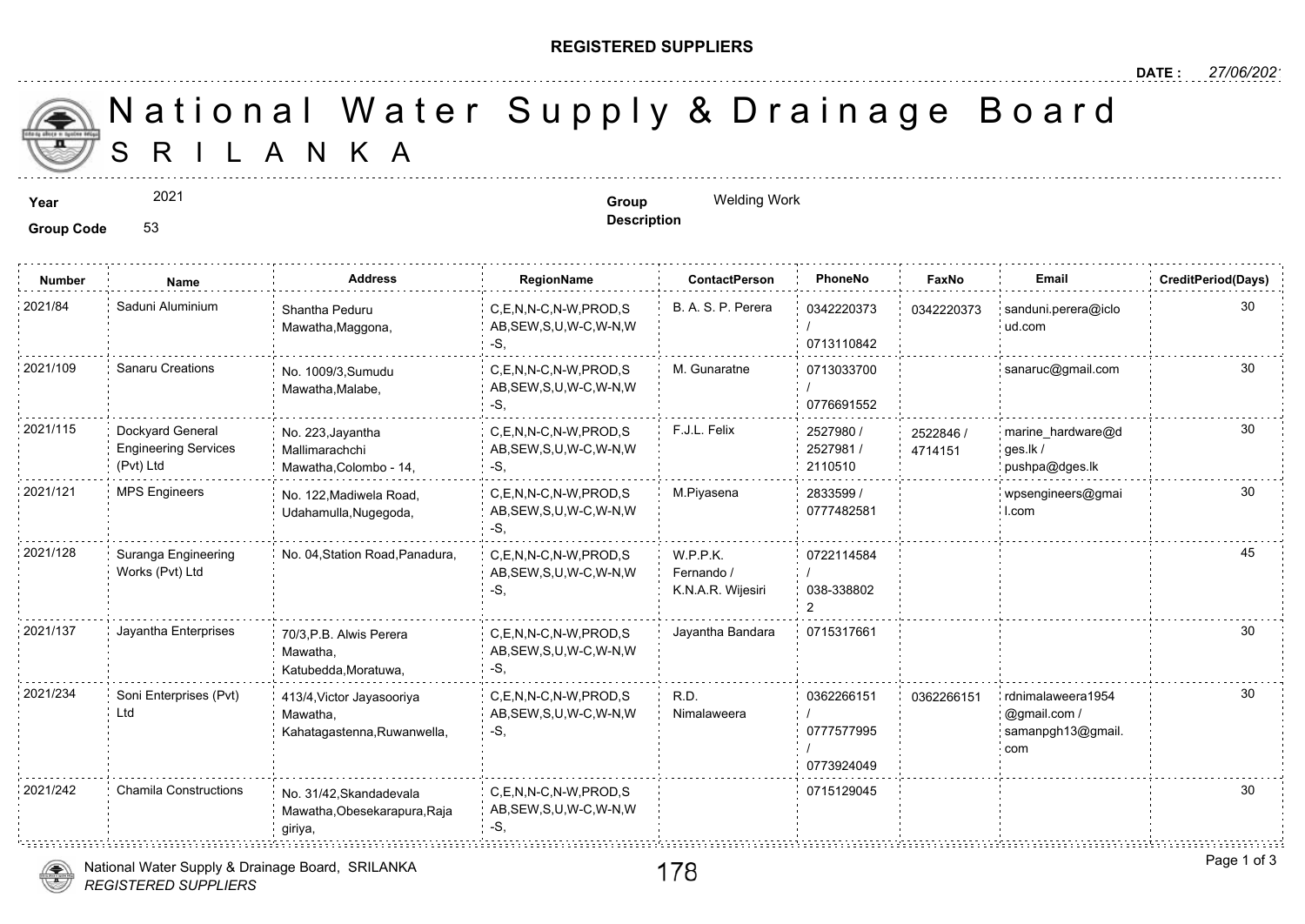

## S R I L A N K A National Water Supply & Drainage

2021

**Year Group** Welding Work **Description**

**Group Code** 53

| <b>Number</b> | Name                                                        | <b>Address</b>                                                  | RegionName                                                | <b>ContactPerson</b>            | PhoneNo                                | Faxl   |
|---------------|-------------------------------------------------------------|-----------------------------------------------------------------|-----------------------------------------------------------|---------------------------------|----------------------------------------|--------|
| 2021/245      | <b>Chanaka Constructions</b>                                | No. 59/8, Dharmashala<br>Mawatha,<br>Obesekarapura, Rajagiriya, | C,E,N,N-C,N-W,PROD,S<br>AB, SEW, S, U, W-C, W-N, W<br>-S, |                                 | 0712440907                             |        |
| 2021/275      | Tele-Pix Technologies<br>(Pvt) Ltd                          | No. 185, Peradeniya<br>Road, Kandy,                             | C.E.N.N-C.N-W.PROD.S<br>AB, SEW, S, U, W-C, W-N, W<br>-S. | P.D.F. Subadra                  | 0812202132<br>0812204333               |        |
| 2021/278      | Chamara Engineering<br>(Pvt) Ltd                            | 315/A.Awissawella<br>Road, Wellampitiva,                        | C,E,N,N-C,N-W,PROD,S<br>AB, SEW, S, U, W-C, W-N, W<br>-S, | Prabath<br>Wijayawardana        | 2534933 /<br>0718879650                | 071937 |
| 2021/353      | T.T.N. Construction                                         | No. 190/3A, Mahawatta<br>Road, Egodauyana, Moratuwa,            | C,E,N,N-C,N-W,PROD,S<br>AB, SEW, S, U, W-C, W-N, W<br>-S. | Nimesha<br>Madushanka<br>Perera | 0770654487<br>0772645638               |        |
| 2021/358      | MEP Engineering &<br>Trading Company (Pvt)<br>Ltd.          | No. 1076/E, Kumaragewatta<br>Road, Pelawatta, Battaramulla,     | C.E.N.N-C.N-W.PROD.S<br>AB, SEW, S, U, W-C, W-N, W<br>-S. | Ishan Perera                    | 4347237/38                             | 279191 |
| 2021/383      | Roshan Aluminium<br><b>Fabrication Civil</b><br>Engineering | No. 9/A, Pokuna<br>Road, Boralesgamuwa,                         | C.E.N.N-C.N-W.PROD.S<br>AB, SEW, S, U, W-C, W-N, W<br>-S. | Roshan Perera                   | 0766270907<br>0722809150<br>0753433435 |        |
| 2021/446      | Landmarks Builders                                          | 267/D8, Karathota, Kaduwela,                                    | C,E,N,N-C,N-W,PROD,S<br>AB, SEW, S, U, W-C, W-N, W<br>-S, | DSK Wijesundara                 | 0703419341<br>0772452678               |        |
| 2021/486      | St. Theresa Industries<br>(Pvt) Ltd.                        | No. 399, Gunasekara<br>Mawatha, Heiyanthuduwa,                  | C,E,N,N-C,N-W,PROD,S<br>AB, SEW, S, U, W-C, W-N, W<br>-S, | Erandika<br>Subashani           | 4651777                                | 489781 |
| 2021/514      | <b>Wonmac Construction</b><br>(Pvt) Ltd.                    | 394/1, Megoda Kolonnawa<br>Road, Gothatuwa,                     | C.E.N.N-C.N-W.PROD.S<br>AB, SEW, S, U, W-C, W-N, W<br>-S. | <b>KSH Perera</b>               | 2091526 /<br>0704199938<br>0706001111  |        |



t.

*REGISTERED SUPPLIERS* National Water Supply & Drainage Board, SRILANKA